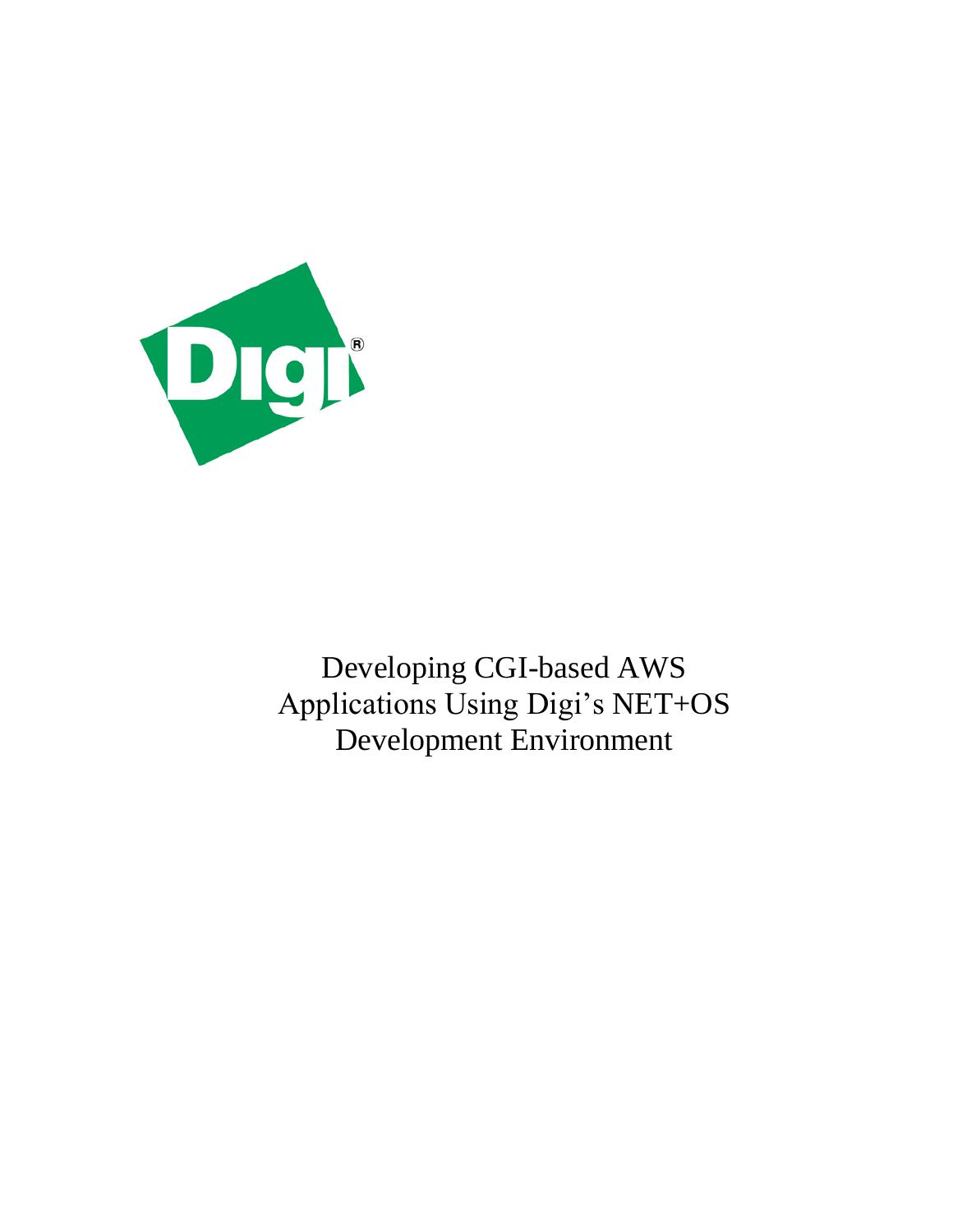# <span id="page-1-0"></span>**1 Document History**

| Date             |      | Version   Change Description |  |
|------------------|------|------------------------------|--|
| 6/4/2010         | V1.0 | <b>Initial Entry</b>         |  |
| 6/8/2010         | V4.0 | Continued entry              |  |
| $6/16/2010$ V5.0 |      | Textual cleanup              |  |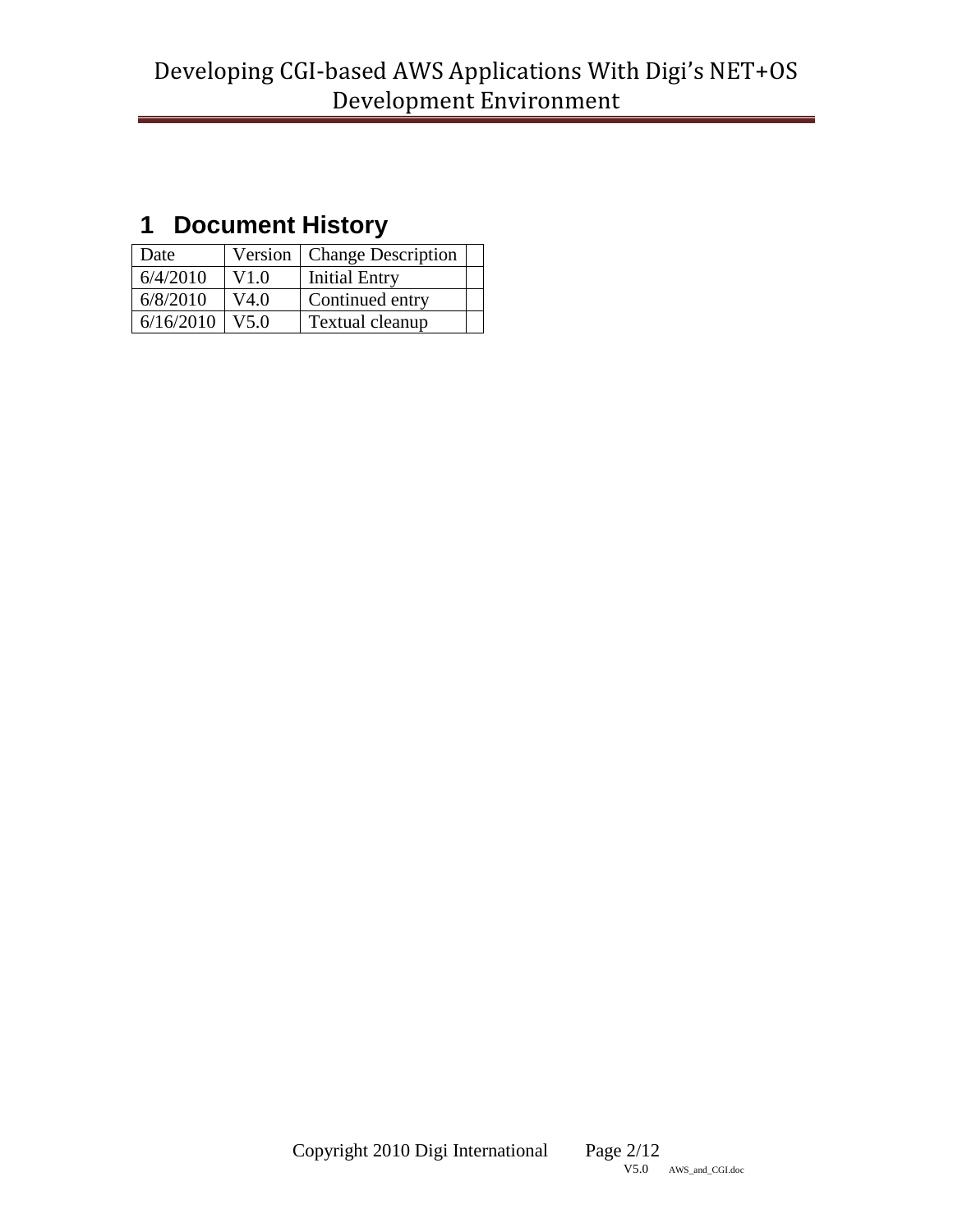# <span id="page-2-0"></span>2 Table of Contents

| 1              |       |  |  |  |  |
|----------------|-------|--|--|--|--|
| $\overline{2}$ |       |  |  |  |  |
| 3              |       |  |  |  |  |
|                | 3.1   |  |  |  |  |
|                | 3.2   |  |  |  |  |
|                | 3.3   |  |  |  |  |
|                | 3.4   |  |  |  |  |
|                | 3.5   |  |  |  |  |
| $\overline{4}$ |       |  |  |  |  |
|                | 4.1   |  |  |  |  |
|                | 4.2   |  |  |  |  |
|                | 4.2.1 |  |  |  |  |
|                | 4.2.2 |  |  |  |  |
|                | 4.2.3 |  |  |  |  |
|                | 4.2.4 |  |  |  |  |
|                | 4.2.5 |  |  |  |  |
|                | 4.2.6 |  |  |  |  |
|                | 4.2.7 |  |  |  |  |
|                | 4.2.8 |  |  |  |  |
| 5              |       |  |  |  |  |
| 5.1            |       |  |  |  |  |
|                | 5.2   |  |  |  |  |
|                | 5.2.1 |  |  |  |  |
|                | 5.2.2 |  |  |  |  |
|                | 5.2.3 |  |  |  |  |
|                | 5.2.4 |  |  |  |  |
|                | 5.2.5 |  |  |  |  |
| 5.3            |       |  |  |  |  |
| 6              |       |  |  |  |  |
| 7              |       |  |  |  |  |
| 8              |       |  |  |  |  |
| 8.1            |       |  |  |  |  |
| 9              |       |  |  |  |  |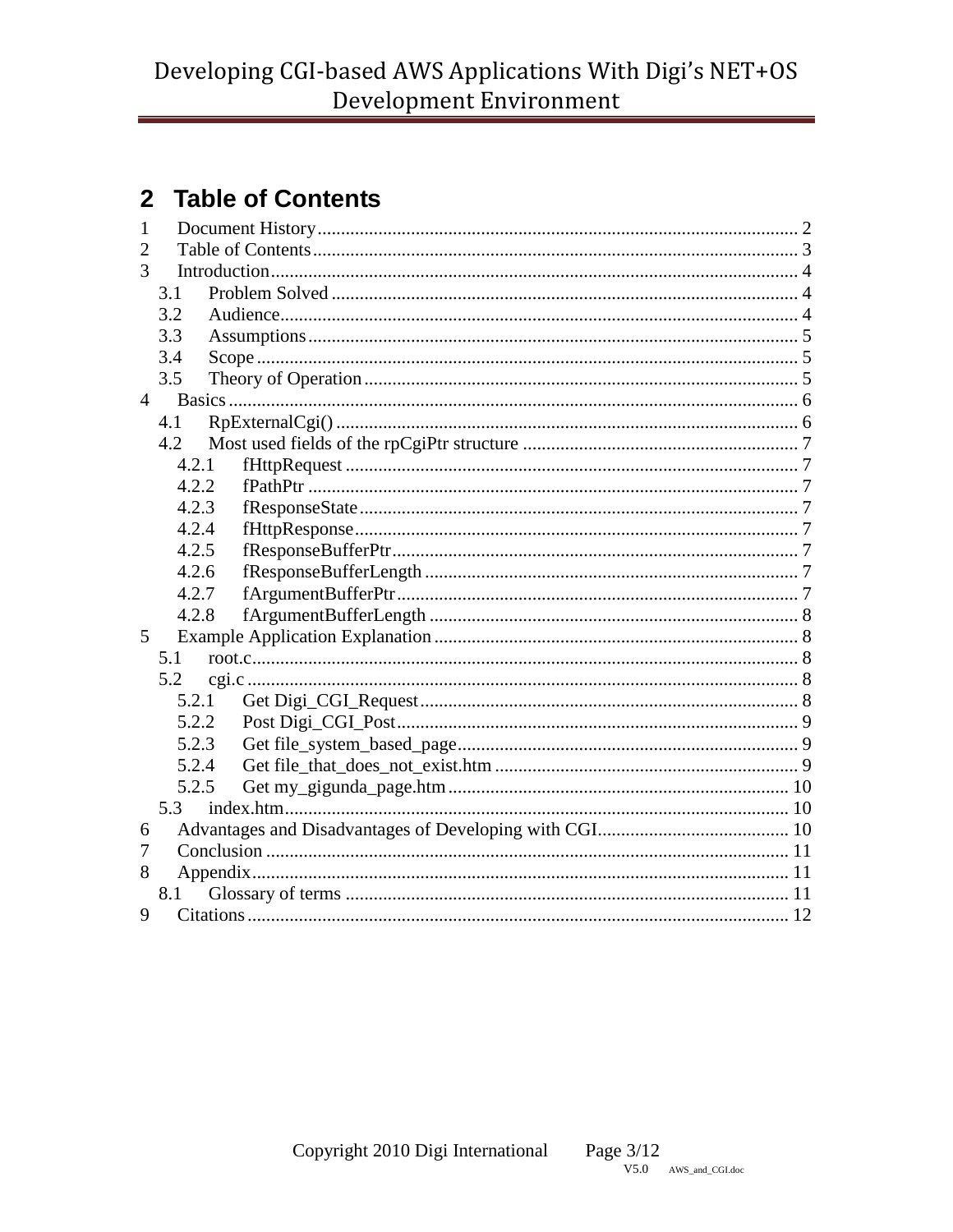# <span id="page-3-0"></span>**3 Introduction**

Common Gateway Interface (CGI) is a method of developing web pages where you the developer take control of what and how your project's web pages are displayed, away from the web server. Taking over this control has both benefits and costs to you as a developer of web applications.

This white paper discusses the mechanics of developing a CGI-based web application using Digi's advanced web server (AWS) as well as some of the strengths and weaknesses of developing web applications using the CGI method. Digi's AWS is a component of Digi's NET+OS embedded development environment.

Click [here](http://ftp1.digi.com/support/documentation/cgi_project.zip) to download the example code referenced in this document.

## <span id="page-3-1"></span>*3.1 Problem Solved*

The lion's share of developers using Digi's NET+OS development environment, that are developing applications that contains a web component, will develop their web pages in, what we call, the conventional way. We define the conventional way the use of the following steps:

- Develop some html pages
- Run the html pages through the pbuilder utility
- Fill in the "stub functions" which were generated by the pbuilder utility with code to access and/or update device data.
- Compile, link, build and download your application.

Using this method, the AWS hands web page data to the stub functions, on a function-byfunction basis. For many customers, this method is adequate. However, for a subset of our customers, this is inadequate. These customers require more control of the data and the generation of page content. For these customers CGI is the solution. One of the main differences between the "conventional" method and the CGI method of web project development is that for pages processed through CGI, the pbuilder utility is not used for generating C code and the associated stub functions. This might leave you asking, then how does my NET+OS application communicate with my browser and exchange html/http data? This paper explores the answer to this question. Hopefully, by the end of this white paper you'll understand the answer to this question.

## <span id="page-3-2"></span>*3.2 Audience*

This white paper is written for a particularly technical audience. Users of this document should be seasoned NET+OS developers with experience in AWS development and possess, at least, an understanding if not working knowledge of developing CGI-based applications on other platforms (for example on an Apache web server on a PC or a Linux system).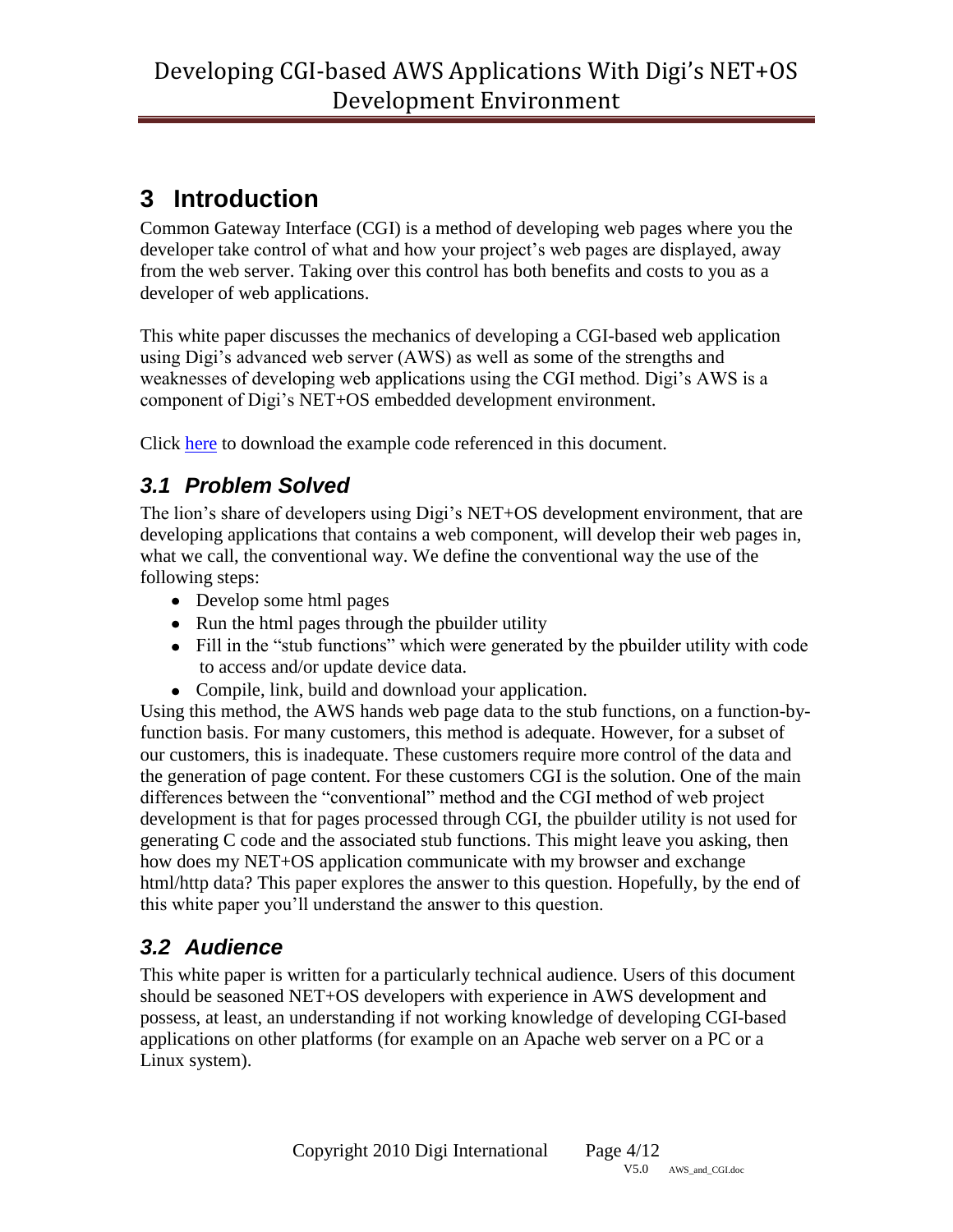## <span id="page-4-0"></span>*3.3 Assumptions*

You are probably reading this white paper because, either you are finding the pbuilderbased, stub function-centric method of AWS development too restrictive or you have performed CGI development on other systems and want to know how to do so in the NET+OS development environment. Either way, I am assuming that that you know what CGI is and you have some knowledge of how CGI interfaces with web servers and web browsers.

If you have no knowledge of NET+OS-based AWS development, then you probably want read up on developing projects under the NET+OS development environment and using the AWS component, before continuing.

## <span id="page-4-1"></span>*3.4 Scope*

This white paper delves directly into NET+OS's AWS CGI interface. This paper discusses the following:

- NET+OS's CGI interface
- Accessing incoming data
- Including device data into web pages
- Interfacing into pages compiled by the possible utility
- Interfacing into pages located on the NET+OS file system

This white paper does not discuss the following topics and thus are outside the scope of this document:

- Developing AWS applications in general (again this paper focuses on CGI-based applications)
- Developing using Digi's NET+OS embedded development environment
- Developing using Digi's NET+OS AWS environment
- Writing and debugging C code
- Writing html code (we assume you know how to develop a web page)
- Developing AJAX (asynchronous JavaScript and XML)
- $\bullet$  Debugging tcp/ip issues
- Any security issues that might arise including cross site scripting
- Any information about Digi's Embedded Linux development environment

Again this paper assumes you have knowledge of Digi's NET+OS embedded development environment, web page development and debugging same. This paper solely focuses on CGI-development in a NET+OS AWS environment.

# <span id="page-4-2"></span>*3.5 Theory of Operation*

When developing AWS-based projects, the assumption made is that when a user surfs into your device, the AWS engine looks at the URL of the page requested and finds the object in the AWS' table of page objects that represents that URL. For each field, on the web page, the associated stub function (a stub function is a callback function generated by the pbuilder utility and is generally associated with a web page's form object) is found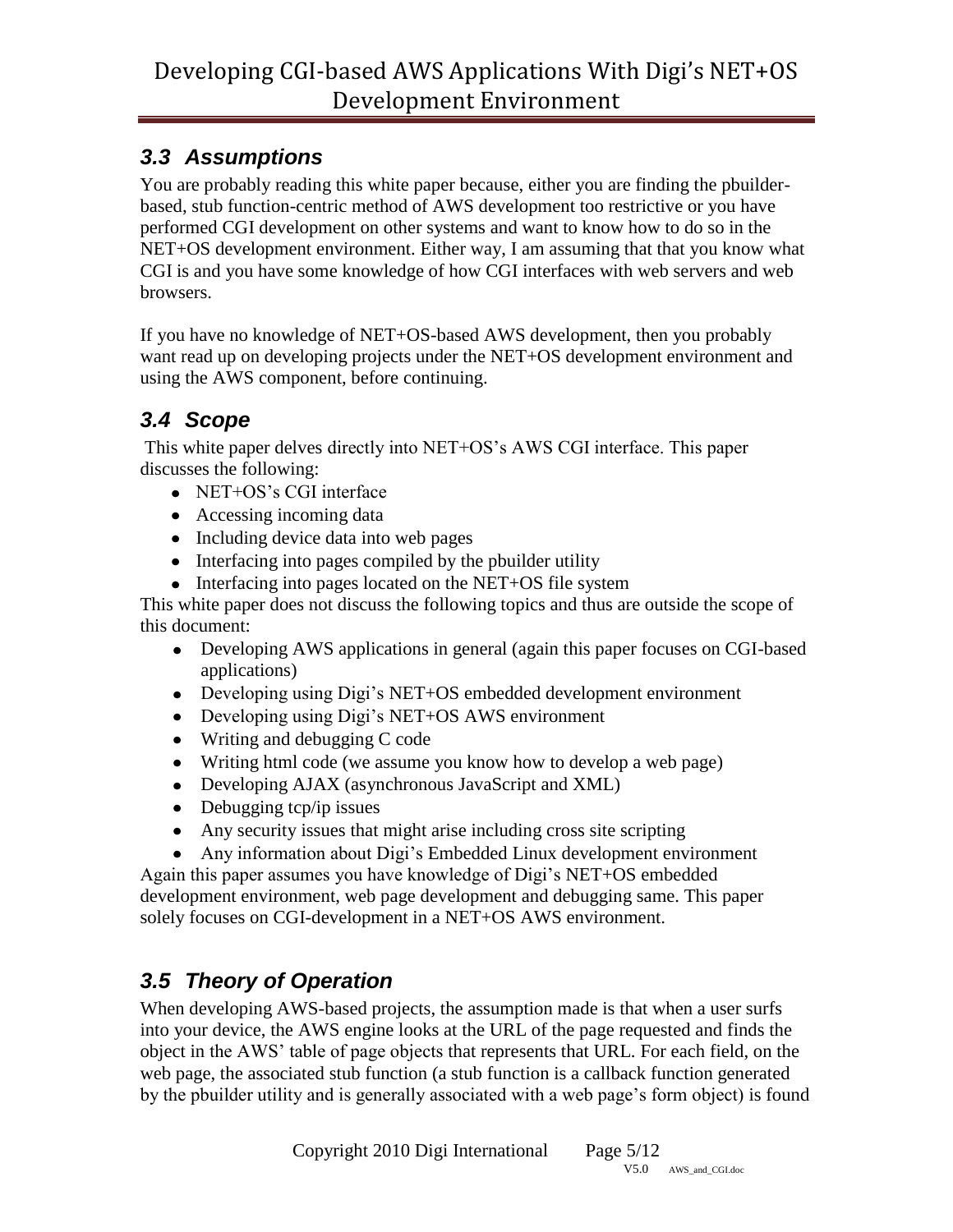and called. Any data associated with the field, is removed from the key-value pair format and passed as a parameter to the associated stub function.

On the one hand, this method is all nice and clean. All you, the developer need to worry about is getting or putting your device data, to or from formal parameters of the object's stub function. The AWS engine worries about formatting the data into a web page and getting it back to the browser. On the other hand, you the developer have lost all control of the lower level processing of the web pages and the data. If you wanted to drastically change the format or contents of web pages, based on some input from the user, it may be difficult or impossible to do if the AWS engine is controlling access to pages and data.

In the CGI model (my term) you fully control the html data (html code and associated data) that is returned to the browser. In fact, you can generate this in real time, if you choose. So you could return a "boiler-plate" web page every time a browser sends in a request. Alternatively, you could look at incoming data and send back different html based on any combination of incoming data. That is up to you. So in the CGI model, you are purely using the AWS engine as a conduit between you and the browser(s).

So how does all this bolt together? In a nutshell, the key is the function RpExternalCgi, which is contained in the cgi.c file that needs to be part of your application. When the AWS engine receives a URL that it cannot find in its table of page objects, the AWS engine calls the RpExternalCgi function. Among other things, the AWS engine passes the URL of the incoming page to function RpExternalCgi. Within the RpExternalCgi function, you need to trap for each URL that your application recognizes and intends to process. The portion of RpExternalCgi that recognizes a URL is then free to return any valid, fully formed html page to the browser, through the AWS engine. The AWS engine adds http header information to your page, prior to sending it out.

# <span id="page-5-0"></span>**4 Basics**

# <span id="page-5-1"></span>*4.1 RpExternalCgi()*

As stated earlier, the primary interface between the advanced web server and your CGI code is the API RpExternalCgi(). The AWS calls the API RpExternalCgi, when the AWS gets an URL from a browser and the URL is not recognized (not contained in the AWS's table to known URLs) by AWS. API RpExternalCgi is called with two formal parameters, namely theTaskDataPtr and theCgiPtr. theTaskDataPtr is an internal data structure used by the AWS engine. Since you are working outside of the scope of the pbuilder utility, the information contained therein is unlikely to be useful to you. The parameter theCgiPtr is another matter. theCgiPtr is the method the AWS uses to pass input, obtained from the browser, to you and through which you pass data back to the browser. It might be a good idea for you to look inside the API reference guide. Search for RpExternalCgi() and then click on the live link to rpCgiPtr, the data type of theCgiPtr to allow you to get familiar with the fields of rpCgiPtr.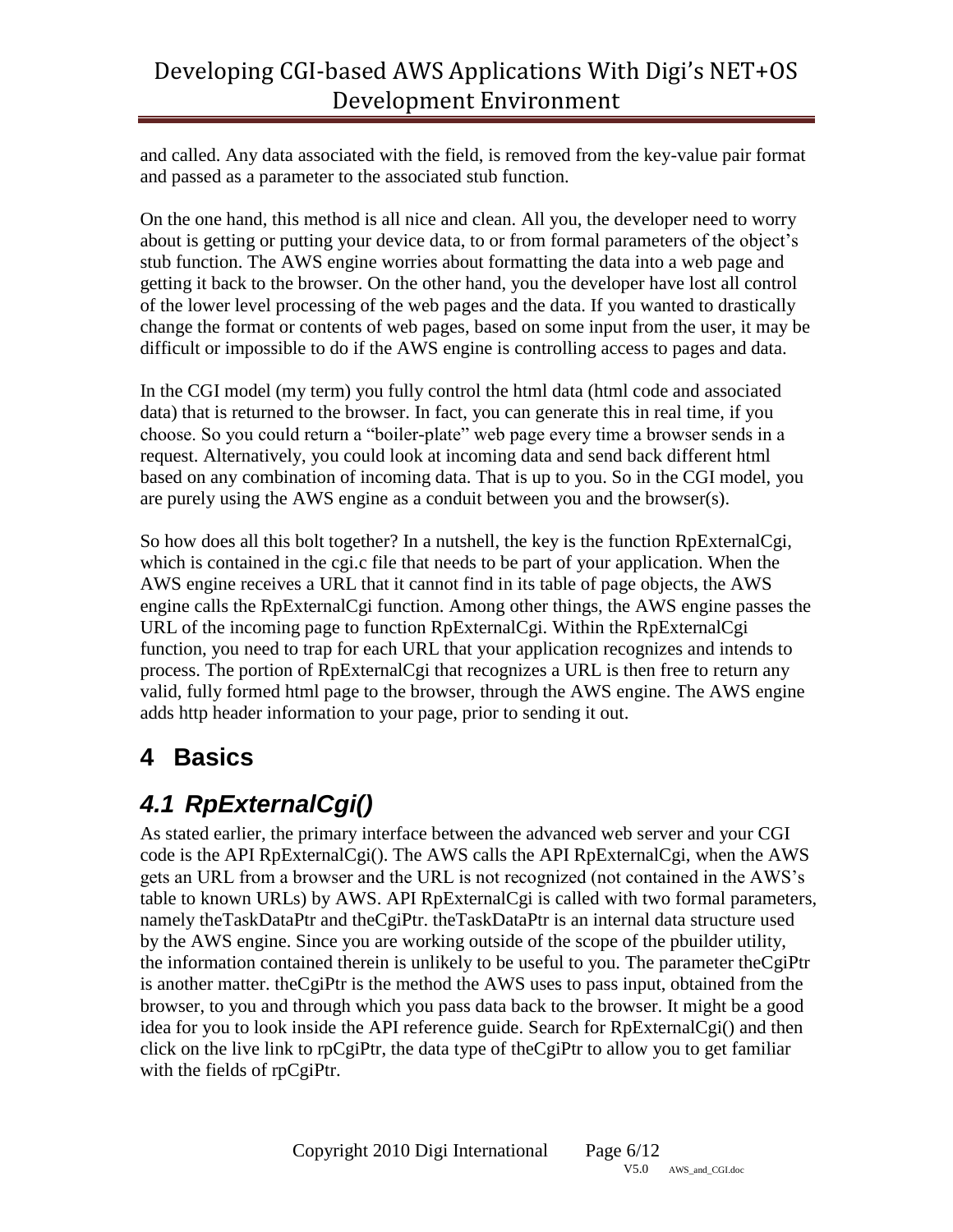## <span id="page-6-0"></span>*4.2 Most used fields of the rpCgiPtr structure*

This section describes the fields contained within the rpCgiPtr with which you will be dealing most often. They are presented in no particular order. In the section of this paper that discusses the attached project, the purposes of these fields will be discussed. The rpCgiPtr structure is defined in the API reference guide. To include this structure include "#include "http\_awsapi.h"" in your application.

### <span id="page-6-1"></span>**4.2.1 fHttpRequest**

This field describes the type of operation that this transaction represents. The field passed in is an enum representing a "get" a "post" or a "head".

### <span id="page-6-2"></span>**4.2.2 fPathPtr**

This field contains the URL of the request received from the browser. It is stripped of the <http://> and stripped of the ip address. To fully understand the format of the information passed in this field, we recommend you print out this field in early testing phase.

### <span id="page-6-3"></span>**4.2.3 fResponseState**

When sending data back through the AWS engine, use this field (an enum) for informing the AWS engine of the state of affairs of your data as a whole. You could be all done, this could be one of more buffers coming or, there could be more data coming but you are not prepared, at this time to provide a buffer.

### <span id="page-6-4"></span>**4.2.4 fHttpResponse**

If you were using the pbuilder utility and the AWS to process web requests, the AWS engine would inform the browser of things such as "all is ok", "not authorized" or "not modified". This field allows you to return this type of information, through the AWS engine to the browser. This field is an enum.

### <span id="page-6-5"></span>**4.2.5 fResponseBufferPtr**

This field carries a pointer to a buffer containing all of the data to be returned to the browser, through the AWS engine. This includes the html code and any device data included with the html code. This pointer needs to be around after RpCgiReturns control to the AWS engine.

### <span id="page-6-6"></span>**4.2.6 fResponseBufferLength**

This field must contain the length of the contents of fResponseBufferPtr.

## <span id="page-6-7"></span>**4.2.7 fArgumentBufferPtr**

This is a buffer pointer containing the data (forms fields) provided by the browser. This data is in the "raw state" as provided by the browser. That is a set of key/value pairs. You'll need to be prepared to parse this list in order to have access to the fields. A good starting point might be to "practice" with a simple web page and a simple CGI function and print out the contents of this field.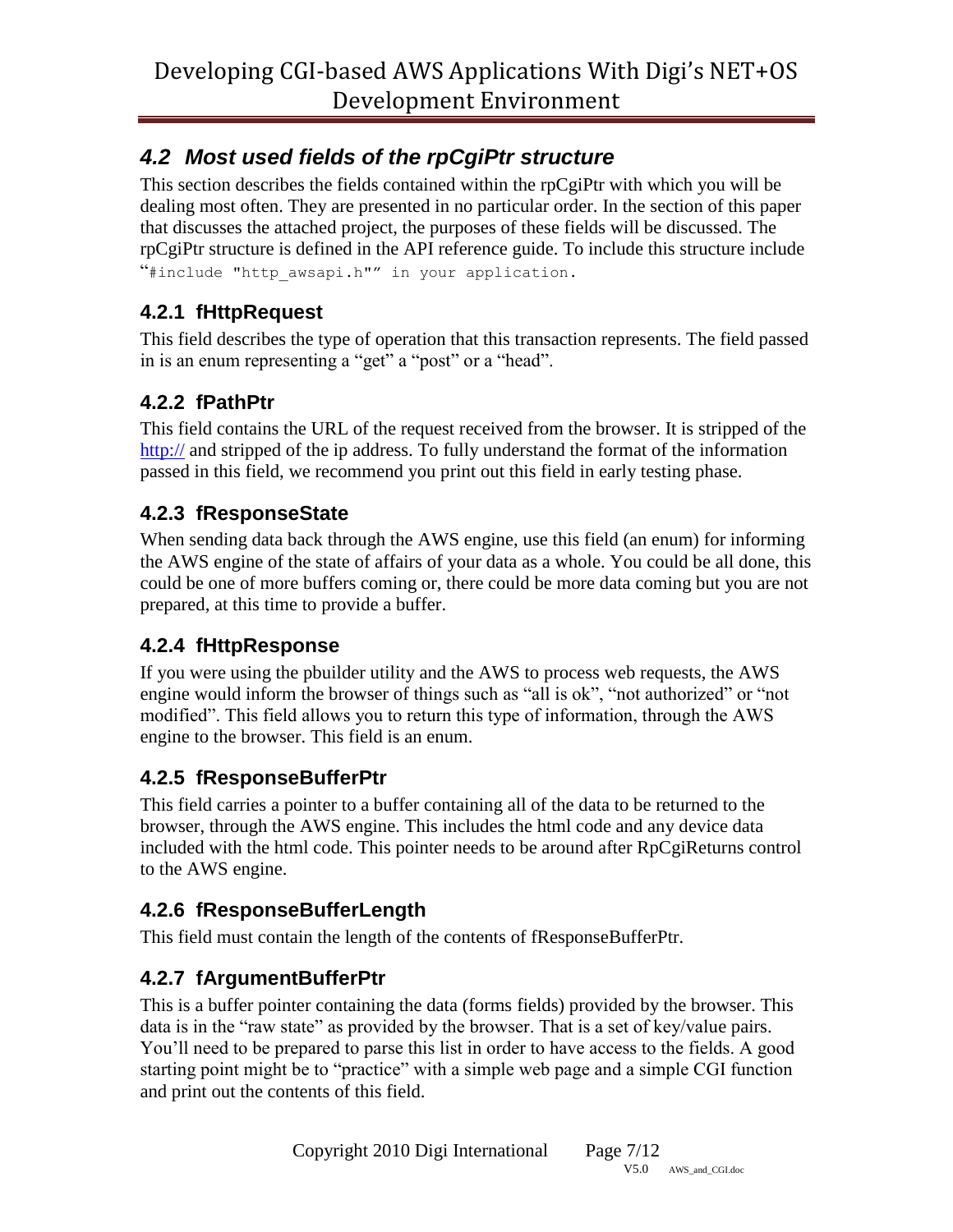### <span id="page-7-0"></span>**4.2.8 fArgumentBufferLength**

This field contains the length of buffer fArgumentBufferPtr.

# <span id="page-7-1"></span>**5 Example Application Explanation**

This section explains the example application that accompanies this paper. This example application demonstrates a CGI application. The application is designed and implemented as follows: An initial html page, index.htm, is accessed. This page has an anchor (link) to the first of a number of CGI-based pages. You can jump between the CGI and pbuilderbased pages. Digi\_CGI\_Request displays a web page containing a form with three fields to fill in and a submit button for submitting the form. Submitting the form brings up page Digi CGI Post. This part of the application also prints out the arguments that the user entered into the form (on submission you'll probably want to update your device with these arguments. file\_system\_based\_page.htm demonstrates pulling of an html file from the file system and passing it back to the user's browser. file\_that\_does\_not\_exist.htm demonstrates handling an error (requested page no available). my\_gigunda\_page.htm demonstrates passing a large file back to the browser.

### <span id="page-7-2"></span>*5.1 root.c*

First we'll examine root.c. If you edit file root.c you'll see that it performs two main functions. First it starts up the ftp server. Second it starts up the advanced web server. The ftp server is started up to allow you to write two files to the file system. This is done as two of the CGI pages served are pulled from the file system. The ftp server is not required except as a method for placing files onto the file system.

## <span id="page-7-3"></span>*5.2 cgi.c*

The lion's share of the application is handled in this file.

Open this file with an editor and search for API RpExternalCgi(). The function is made up of five "if" statements. Each of the following sections analyzes one if statement.

### <span id="page-7-4"></span>**5.2.1 Get Digi\_CGI\_Request**

This first section looks for an fHttpRequest containing eRpCgiHttpGet (get request) and an fPathPtr (the URL) containing "/Digi\_CGI\_Request". This request was generated by clicking the link on page index.htm. If you are familiar with html, you will have noticed that the code being placed in the buffer, when accepted by the browser, displays a form containing 3 fields for a user to fill in. Additionally the form contains a submit button that, when clicked, will submit that form, to the web server on your device.

Since this is the last (and first) buffer for this web page (the browser and AWS should not expect any additional data), fResponseState is set to eRpCgiLastBuffer. Since we are aware of no errors associated with processing this page, fHttpResponse is set to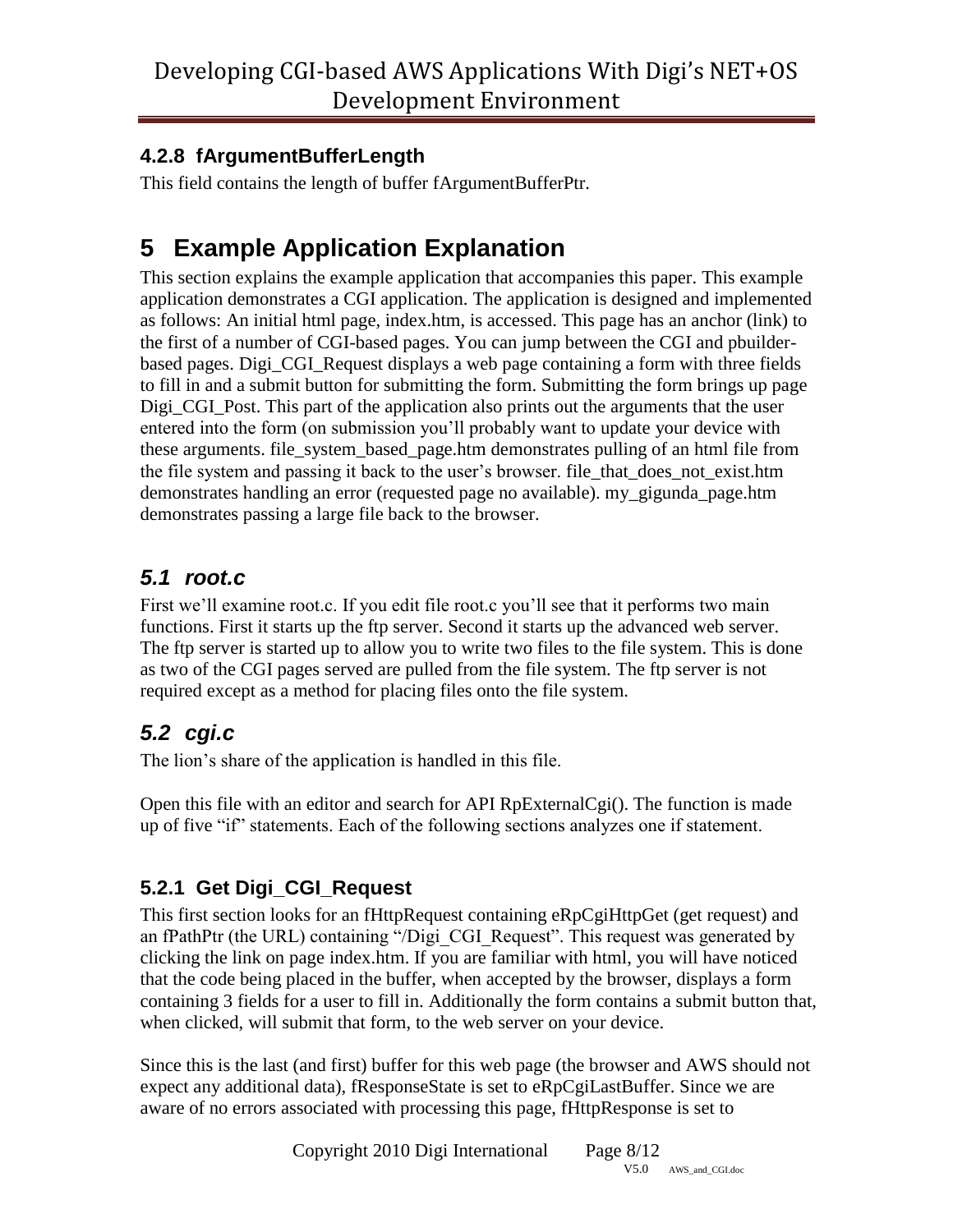eRpCgiHttpOk. A pointer to the buffer into which you placed the data for this page is placed into fResponseBufferPtr. Lastly fResponseBufferLength is set to the length of the buffer.

Since we will be true to no other if statements, we'll fall to the return statement. The AWS engine takes the appropriate fields from thsCgiPtr, assembles the data and sends the html code back to the browser that made the initial request.

### <span id="page-8-0"></span>**5.2.2 Post Digi\_CGI\_Post**

The next section looks at a post transaction. This would be an attempt to update information on the device. In this case we look for fHttpRequest being set to eRpCgiHttpPost and fPathPtr being set to "/Digi\_CGI\_Post". To see how we got here, we need to go back to the last html page that we generated. If you look at the form command, the action attribute for the form command was "Digi\_CGI\_Post". Thus when you hit the submit key and the page was submitted to the device, the browser then requested /Digi\_CGI\_Post from the device. The page congratulates you for successfully submitting a post. Additionally the page tells you that the arguments (what you entered into the form) are displayed in the dialog screen. As explained above, this is the contents of fArgumentBufferPtr. If you were going to process this posting, you'd need to parse the contents of fArgumentBufferPtr in order to extract the values for processing.

Next notice that this page contains three anchors. One points to file\_system\_based\_page.htm, one points to this\_file\_does\_not\_exist.htm and the third points to my\_gigunda\_page.htm. We'll look into these three pages in the next three sections.

### <span id="page-8-1"></span>**5.2.3 Get file\_system\_based\_page**

This is the first of two pages that do not represent html code contained in the c code of API RpExternalCgi() but instead represent the reading of data from the file system and using CGI for shipping that data back to the browser, via the AWS engine. As in the last two sections, we trap for this page by looking for an fHttpRequest containing eRpCgiHttpGet and an fPathPtr containing "/file\_system\_based\_page.htm". If found the code attempts to open and then read file system based page.htm from the file system. In this case, the file is assumed to be on the FLASH file system. The file could have just as well been in the RAM file system. If the file was on the RAM file system, then the file opened would be "RAM0/file\_system\_based\_page.htm". Since we "know" that this file will fit into one buffer, the status fields in the rpCgiPtr are set up to reflect this. In a follow-on section, we'll look at a scenario, where this is not the case.

#### <span id="page-8-2"></span>**5.2.4 Get file\_that\_does\_not\_exist.htm**

We wanted to ensure that we included a page that demonstrated an access failure. This section shows how to handle a file read or file open error.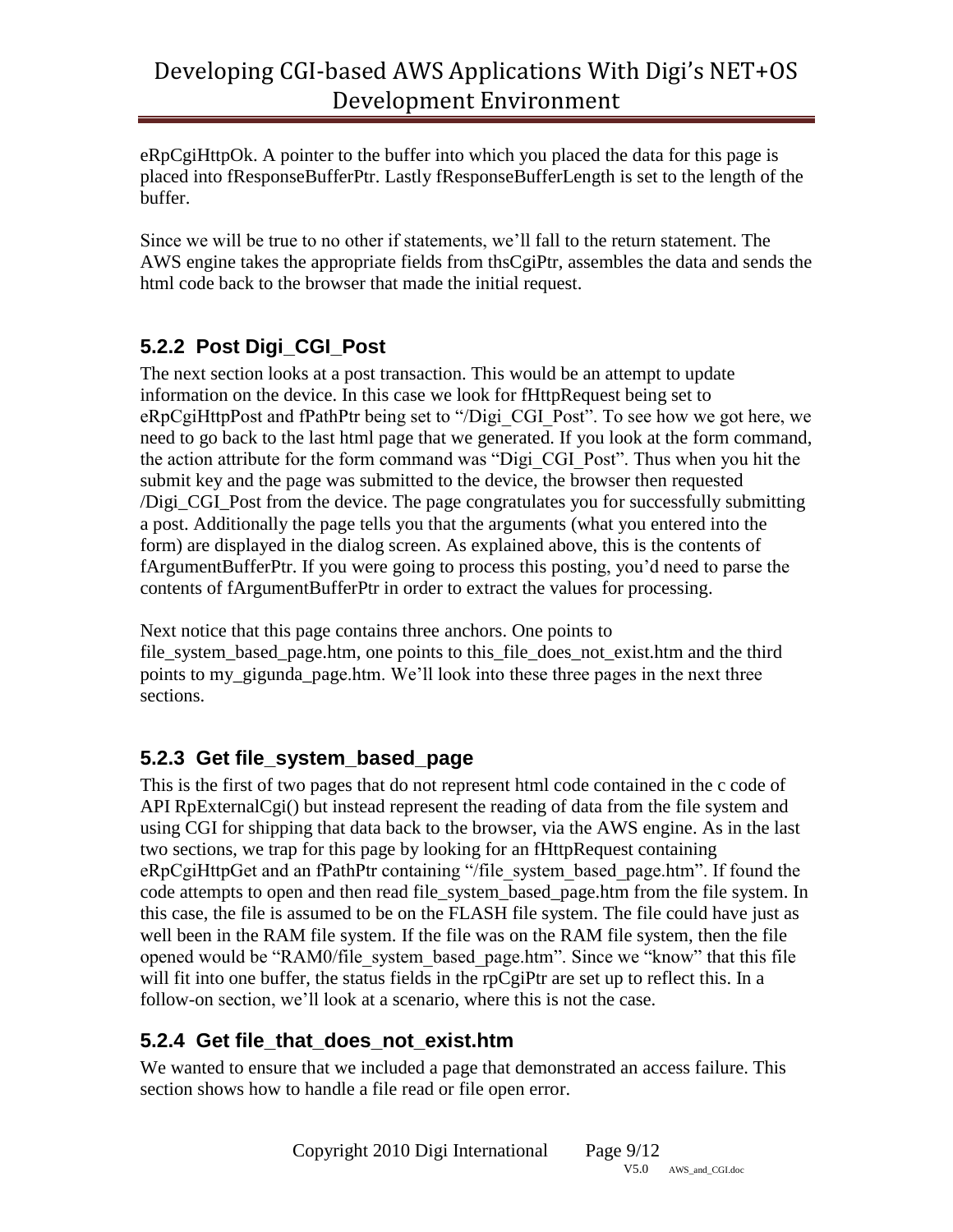We trap for a get and for file\_that\_does\_not\_exist.htm. This is a file that I know does not exist on the FLASH of my device. In this case, please notice that fHttpResponse is set to eRpCgiHttpNotFound. If you ran the application and surfed to this page ( an anchor on the post page) you will get the error page "The web page cannot be found" and "HTTP 404". This page was caused to be returned due to the eRpCgiHttpNotfound error assigned to fHttpResponse. You'll want to look up the other available responses in case others are appropriate for your application. They are described in the API reference guide.

#### <span id="page-9-0"></span>**5.2.5 Get my\_gigunda\_page.htm**

In this section we look at another page, which reads a file from the file system, but in this case, the file will not fit into one buffer. Thus multiple reads/send pairs must be performed, in order to get the entire file back to the browser.

As in the last section, we first trap for a request for this page, by looking for an fHttpRequest set to eRpCgiHttpGet and an fPathPtr containing "/my\_gigunda\_page.htm". If we successfully open the file, we start reading the file. Now the read could fail, we could hit end of file or we could read a portion of the file successfully. If the read fails, we set last buffer, set the buffer to NULL, set buffer length to 0. The AWS engine will discontinue asking for file data. If we get to end of file (bytes read is 0). We set last buffer, set buffer pointer to NULL, set response to not found and set buffer length to 0. If the last read is successful and this is not end of file, fResponseState is set to buffer complete (this buffer is full but expect more), response is set to ok, a pointer to the filled buffer is assigned to fResponseBufferPtr and the buffer length is set to the length of the buffer.

### <span id="page-9-1"></span>*5.3 index.htm*

For all sample projects developed under NET+OS, we use index.htm as the default page for accessing the web server. I chose to continue with that model. Thus when running this sample project and accessing it from a browser, if you surf to the device, using URL http:// $\langle$ ip address of the device $\rangle$ , you'll get to page index.htm. This page has a live link to take you to the first of the pages in the sample that are served via CGI. So this page is the only one in the sample that was processed via the pbuilder utility. There is no requirement that you include a pbuilder-utility-based page in your CGI-based application. Instead, including this, demonstrates that you can combine CGI and pbuilder-derived pages in one application.

### <span id="page-9-2"></span>**6 Advantages and Disadvantages of Developing with CGI**

If you choose to develop your web-based application using CGI, clearly, you have much more control over the minute-by-minute processing of web pages as they enter your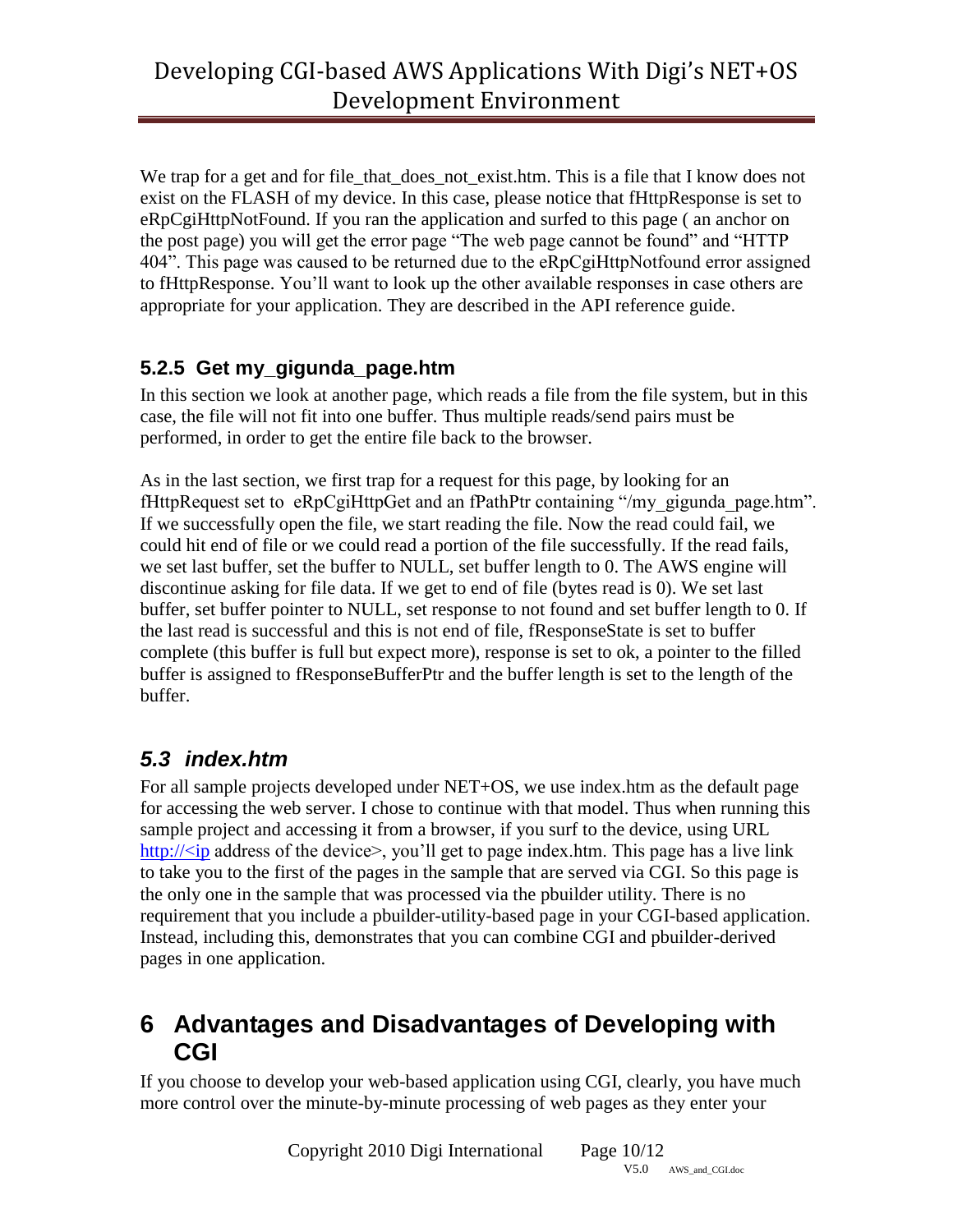device. You could parse and look at forms objects, entered by the user and sent from the browser and decide to generate vastly different web pages based on those objects. You can pull files out of the device's file system and send them back to the browser. Clearly you are in full control and you have ultimate flexibility.

The downside is that you do all of the "heavy lifting". You must parse the data (forms objects) presented by the browser. You must merge the device data and the html code in response to requests. Approximately 85% of the work that the AWS does for you, your application must perform. In addition, as you add more web pages to your application, you must add then to the RpExternalCgi function.

Whether you use the pbuilder utility vs CGI is up to you. You'll need to decide how much control your application requires vs how much of the html work you and your application are willing to do.

# <span id="page-10-0"></span>**7 Conclusion**

Most NET+OS customers developing web-based applications will find the pbuilder utility-based method of web page compilation adequate for their needs. They'd prefer to give up ultimate control in return for the AWS engine doing the lion's share of the heavy lifting". On the other hand, other customer will want more control over their web pages or from prior development, are more comfortable developing web applications through CGI. For those customers who require this level of control, NET+OS's AWS provides a CGI interface. Hopefully through this white paper and the associated project, we have provided you with a starting point and a greater understanding of CGI development under NET+OS's AWS component.

# <span id="page-10-1"></span>**8 Appendix**

### <span id="page-10-2"></span>*8.1 Glossary of terms*

- AJAX Asynchronous Javascript and XML
- AWS Advanced Web Server Digi's NET+OS development environment component for adding web pages to an embedded project
- CGI Common Gateway Interface a method for creating a web component to a project where the html code is generated by C code at run time.
- NET+LX Digi's Linux-based development environment
- NET+OS Digi's embedded development environment based on the Threadx microkernel
- Pbuilder utility  $A$  component of AWS that converts html into C code for inclusion into a NET+OS embedded project